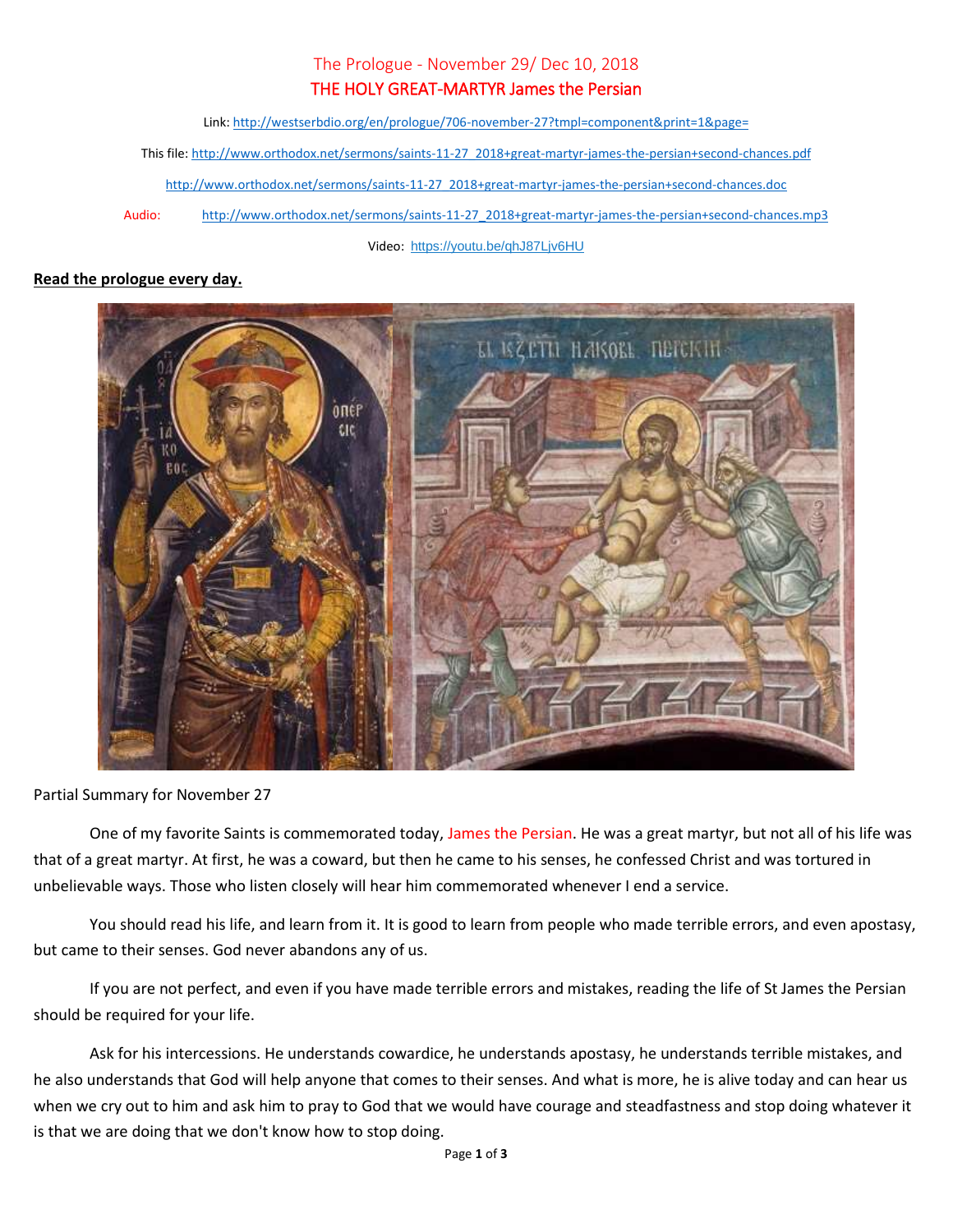There are two versions of his life. This should not alarm us. The important details about his life are the same in both versions. In one version he is a soldier, and he is afraid when all of his fellow soldiers are called to give sacrifice to the pagan gods, and he acquiesces – this means he apostasized. In another version, he is a member of the court, and much beloved by the king, and because of vanity, he apostasized so as to make the King love him more. It doesn't really matter which version is true. What matters is that James evidently was not a very good Christian, and gave up his birthright very easily. His story could've ended there, and we would not know his name, because there are vast millions of people that have done that. Most of them do not repent and lose their souls.

James had a great advantage, by the mercy of God. He had a mother and a wife who loved him enough to rebuke him. They sent him a very harsh letter, with words that would not acceptable to many in our age of blind consent with immorality, apostasy and ignorance. They basically told him that he was an apostate and they wanted nothing to do with him unless he repented. Can you imagine the response of the politically correct crowd to such a letter in our day? Of course, most people in our day, just like in most any other day, don't really believe in anything very strongly except themselves. James had fallen into idolatry and the worship of himself, because anyone who worships himself will not worship God. It was the source of his apostasy.

The letter that James was sent resonated in his sinful soul, and he resolved to make his confession before the King and to repudiate his apostasy. The King who formally loved him was angered and put James to great torture. St. James was tortured by putting each of his limbs on the chopping block, and parts of his body were taken off by hitting the limb with a hammer, joint by joint. He lost his feet and his toes, one by one in his feet and his lower legs in his fingers in his upper legs in his arms, until he was literally only a man with a head in a trunk. Of course, only God can cause a man that that such torture to survive. The blood loss would kill someone after only a few blows, but God allowed him to endure, and we are blessed to have the words of St. James as he was tortured.

I'm sure that many of you are frightened when you hear of James' tortures. Don't let that be your only impressions of his sacred martyrdom. James is now among the saints and blessed, and can hear us, and is in indescribable glory. None of his tortures are causing him any distress now.

I'm sure that there are many that might look at this video or listen to it, or read the document that I've written, and have terrible sins that they feel make them completely unworthy of God's love. There are Orthodox Christians who go to church regularly who may believe that they cannot be saved because of their sins. Perhaps you have had an abortion never mentioned it to anyone, or done something very unclean sexually and never said a word of it anyone, or done some other terrible deed, or not been there for someone who you think killed themselves because you did not give them aid - there are thousand different things that people can hold themselves liable for and forget that God's mercy covers everything if we only repent.

St. James life and martyrdom are a wonderful lesson for us. That is why I commemorate him in every service. Sometimes, by the way, I am befuddled as to why I am rarely asked why there are certain people that I commemorate at the end of every service. The priest sometimes wonders, well anyway, this sinful priest sometimes wonders if anybody is really listening.

All of us are capable of terrible things, but God is more powerful than any terrible thing. It is good to ask St. James' intercessions for us if we suffer from any cowardice, or any sin that is long-standing, or if there's anything that we cannot forgive ourselves for.